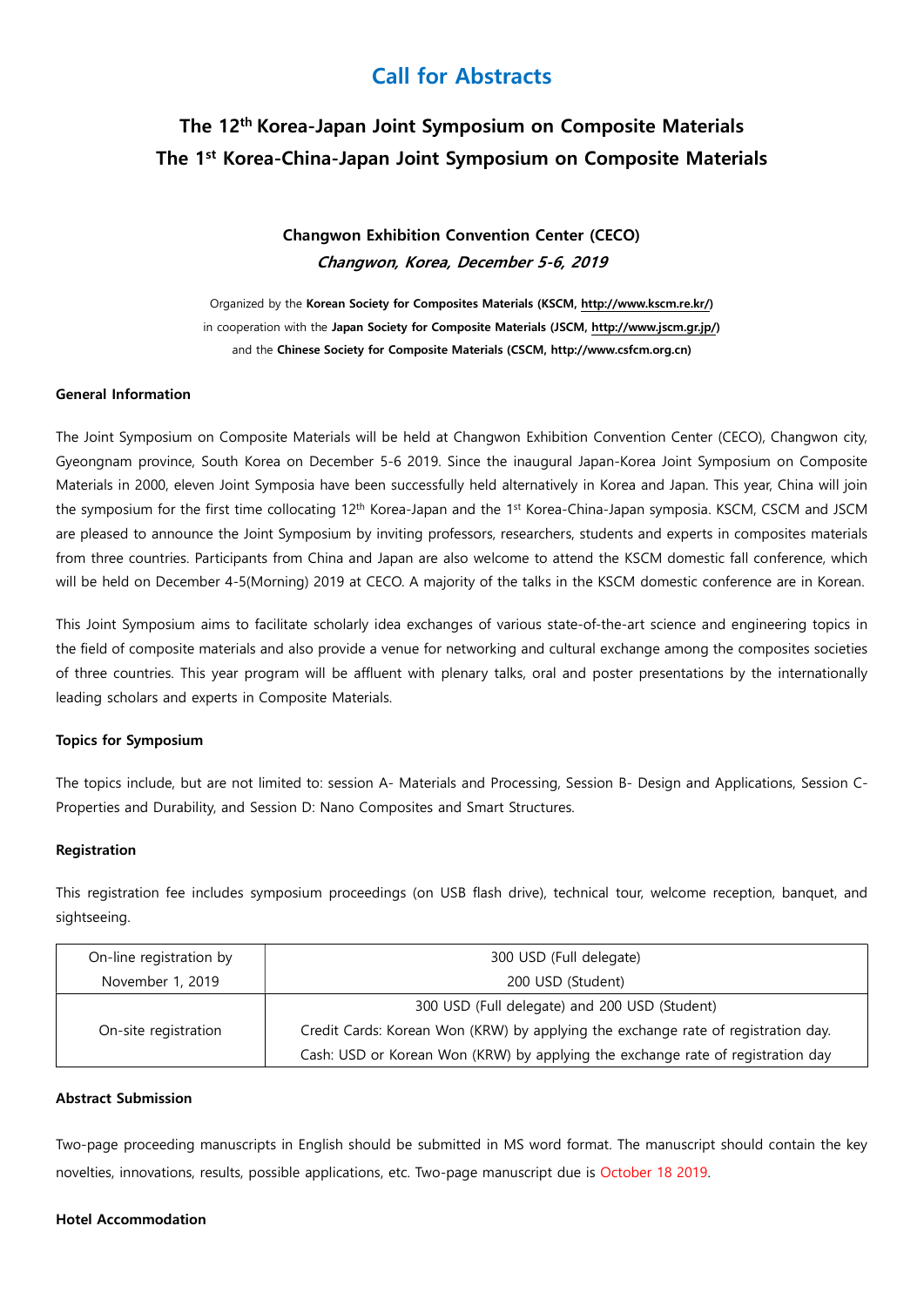There are many hotels nearby CECO, e.g. Grand Mercure Ambassador Changwon. Rates for the symposium participants will be announced later.

# Important Dates

| August 30, October 18 (Friday) | Application to participation                      |
|--------------------------------|---------------------------------------------------|
| <b>October 18 (Friday)</b>     | Submission (on-line) of two-page paper manuscript |
| <b>October 18 (Friday)</b>     | <b>Registration (on-line) Start</b>               |
| <b>November 1 (Friday)</b>     | <b>Registration (on-line) End</b>                 |
| December 4-5                   | <b>KSCM Domestic Fall Conference</b>              |
| December 5 (Thursday)          | <b>Technical Tour and Welcome Reception</b>       |
| <b>December 6 (Friday)</b>     | Joint Symposium and Banquet                       |
| December 7 (Saturday)          | Sightseeing                                       |

#### Symposium Venue

The first Korea-China-Japan Joint Symposium will be held at the Changwon Exhibition Convention Center (CECO) (http://www.ceco.co.kr/?lang=en) in Changwon City, Gyeongnam Province, South Korea.

Changwon is the capital city of Gyeongnam province located about 40 km distance from Gimhae International Airport. Changwon. Korea's first urban planned city, Changwon, is known as environmental, healthy and industrial city built to have parks, gardens, trails and plazas through the city. Changwon is also an attractive city for tourists, with a variety of themed sightseeing courses including Changwon city tour, industrial tour, cultural and historic site tour, etc. More information can be found at Changwon Tour site (http://culture.changwon.go.kr/index.changwon?contentId=271).



#### Technical Tour

The Symposium will organize a technical tour to Doosan Heavy Industry and LG electronics etc. in Changwon Industrial Complex for participants on December 5 2019.

# Siahtseeina

The Symposium will also arrange special sightseeing in Changwon city on December 6 (Saturday) 2019 for participants.

# Transportation

International airport nearby CECO is Gimhae International Airport (PUS). Direct flights from 14 cities in China and 9 cities in Japan including Tokyo Narita (NRT) and Beijing (PEK) to PUS are available.

International participants who enter through Incheon international airport (ICN) and Gimpo international airport (GMP) should take high-speed train or express bus or domestic flight to PUS.

Airport Limousine from PUS to CECO runs every 15 to 20 minutes.